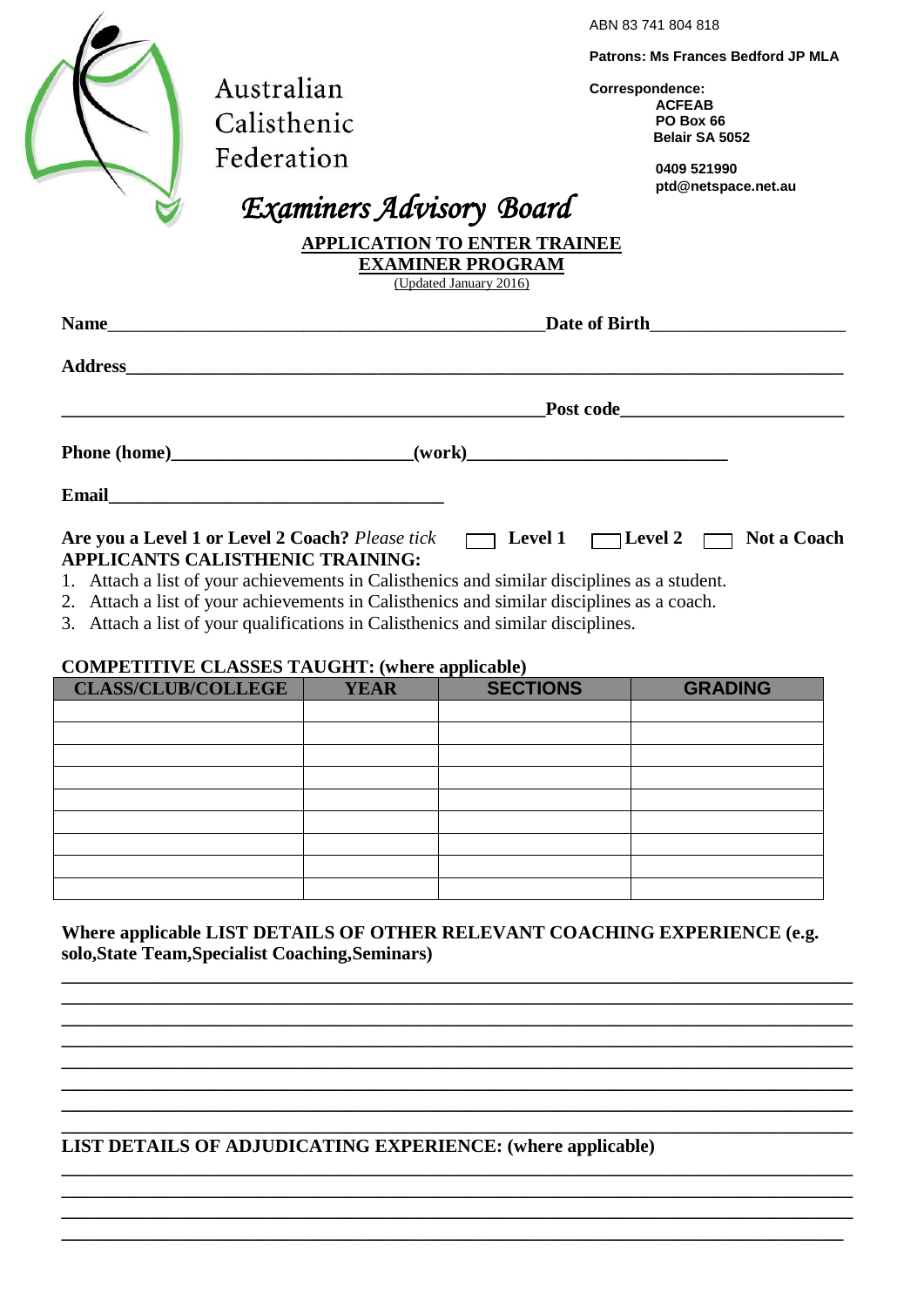## **LIST DETAILS OF DANCE TRAINING:**

# WHAT TESTS/GRADES DID YOU ACHIEVE AS A PUPIL:

### **EXAMINATION TESTS/GRADES TAUGHT: (where applicable)**

| <b>Tests/Grades taught</b> | <b>Approximate</b><br>number of<br><b>Pupils</b> | <b>Club/College</b> | <b>Number</b><br>of Years | <b>Results</b> |
|----------------------------|--------------------------------------------------|---------------------|---------------------------|----------------|
|                            |                                                  |                     |                           |                |
|                            |                                                  |                     |                           |                |
|                            |                                                  |                     |                           |                |
|                            |                                                  |                     |                           |                |
|                            |                                                  |                     |                           |                |
|                            |                                                  |                     |                           |                |

#### **GROUP PREPARATION CLASSES TAUGHT: (where applicable)**

| <b>Tests/Grades</b> | - -<br><b>Number of Years</b> |
|---------------------|-------------------------------|
|                     |                               |
|                     |                               |
|                     |                               |
|                     |                               |
|                     |                               |

# ANY OTHER INFORMATION YOU MAY FEEL IS RELEVANT TO YOUR APPLICATION:

### PLEASE INCLUDE 2 REFEREE STATEMENTS AND THEIR PHONE CONTACT DETAILS (Referees may be contacted by the Examiners Advisory Board)

| <b>Signature of Proposer</b>  | <b>Qualifications</b> |
|-------------------------------|-----------------------|
| <b>Signature of Seconder</b>  | <b>Qualifications</b> |
|                               |                       |
| <b>Signature of Applicant</b> | Date                  |

Please attach proof of either current Coach or Adjudicator Membership (If applicable)